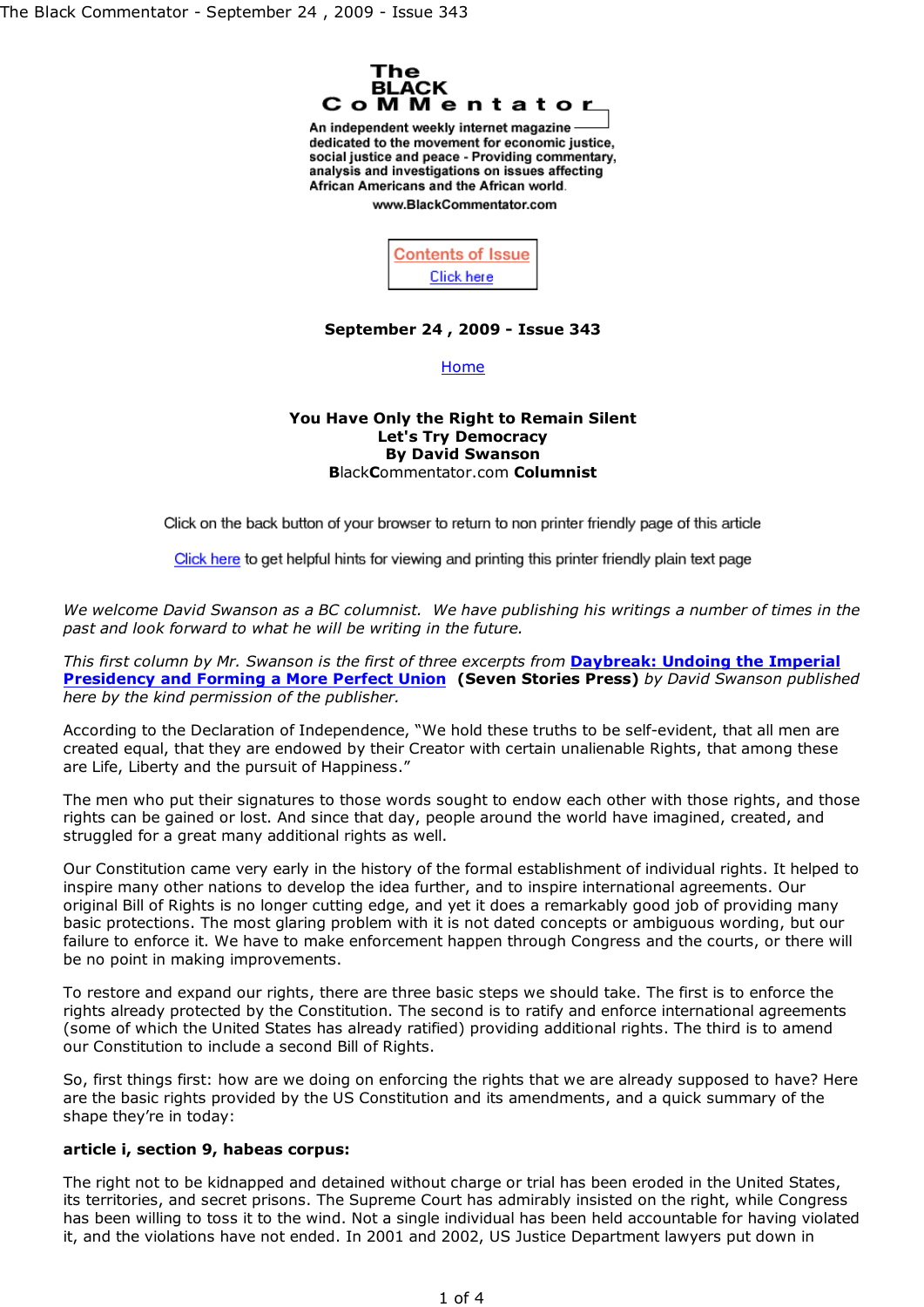"legal" opinions that the right to habeas corpus could be tossed aside. In 2007 Attorney General Alberto Gonzales testified before Congress that the right to habeas corpus that appears in the Constitution doesn't really exist. In 2009, the new Obama administration claimed the continued power to render and detain without charge.

# **article i, section 10, the right against ex post facto laws:**

It is clearly unconstitutional to criminalize something that has already been done and then punish a crime that was not a crime when it happened. But what about taking actions that were crimes when they happened and immunizing the violators? This looks like Congress taking over the president's pardon power. If the ban on ex post facto laws is understood to include laws that grant retroactive immunity from prosecution, then Congress has been busy violating it by passing laws like the Military Commissions Act or the FISA Amendments Act, laws that claim to give immunity to past violators of crimes. We should consider whether to amend the Constitution to clarify that point.

### **first amendment, freedom of religion, speech, press, and assembly, and the right to petition for redress of grievances:**

President Bush punched quite a few holes in the wall of separation between church and state. He used agencies including the United States Department of Justice (DOJ), the Food and Drug Administration (FDA), the Park Service, the Department of Defense (DOD), the National Institutes of Health (NIH), the National Aeronautics and Space Administration (NASA), the Department of Education (DOE), the Department of Health and Human Services, and the Office of the Surgeon General to promote the establishment of a religion. Freedom of the press has been severely curtailed by the establishment of a system that bars entry to ownership of effective media outlets to all but the very wealthiest. Pundits in the existing media outlets are often directly paid and told what to say by the Pentagon or the White House. Media outlets in occupied nations like Iraq are paid to publish false stories. Reporters on wars are "embedded" with the military, denied access, and banned from publishing important information and images. Independent reporters were preemptively detained but not charged with any crimes during the 2008 Republican National Convention. Freedom of speech and assembly have been radically curtailed to the point where we now have "free speech zones" consisting of walled-in cages outside and at a distance removed from political events. These freedoms are also absent in the workplace, where unionization is effectively blocked, and in "private" gathering places like shopping malls. While you can appeal to your government for a redress of grievances, you'd better do so by mail. People attempting to do so in person are usually prevented by security guards. A Justice Department memo on October 23, 2001, claimed the president could suspend First Amendment rights.

## **second amendment, the right to bear arms:**

The Second Amendment was written to protect the Southern states' right to use armed militias to enforce slavery. We no longer have slavery, but we do have the National Guard, which is supposed to be under the control of state governors. We need to correct the current situation in which the US president controls the National Guard and sends its members to fight foreign wars for empire. If we read the Second Amendment as providing an individual right to bear arms, it is important to notice that it makes no distinction between the right to bear arms to violently protect oneself and the right to bear arms to easily slaughter masses of people, or the fact that some types of arms are much better suited to the latter than the former. Clearly, this is one right that needs to be limited by legislation or amendment to the extent that it conflicts with that "self-evident" right to "life."

## **third amendment, the right not to have soldiers quartered in your house:**

This is perhaps the only right we have that has not been threatened or eroded in any way in recent years. But, of course, that's because—counter to everything the framers of the Constitution intended—we are all paying significant portions of our income to the government in order to provide soldiers with their own homes on thousands of permanent military bases maintained in times of war and peace.

## **fourth amendment, the right against unreasonable searches and seizures without warrant, probable cause, and specificity:**

That same memo that brushed aside the First Amendment, mentioned above, also claimed the president could toss out the Fourth Amendment. Our Fourth Amendment has been erased by legislation amending FISA, and should instead be protected by the repeal of FISA and the passage of new legislation. Rather than permitting the government to sidestep a rubber stamp court that routinely and even retroactively approves violations of the Fourth Amendment, such a procedure should be replaced by one that does not violate our rights. The Fourth Amendment requires a warrant describing specifically what is to be searched, and requires that the warrant be based on probable cause. FISA permits, and always permitted, retroactive warrants based on the flimsiest of evidence.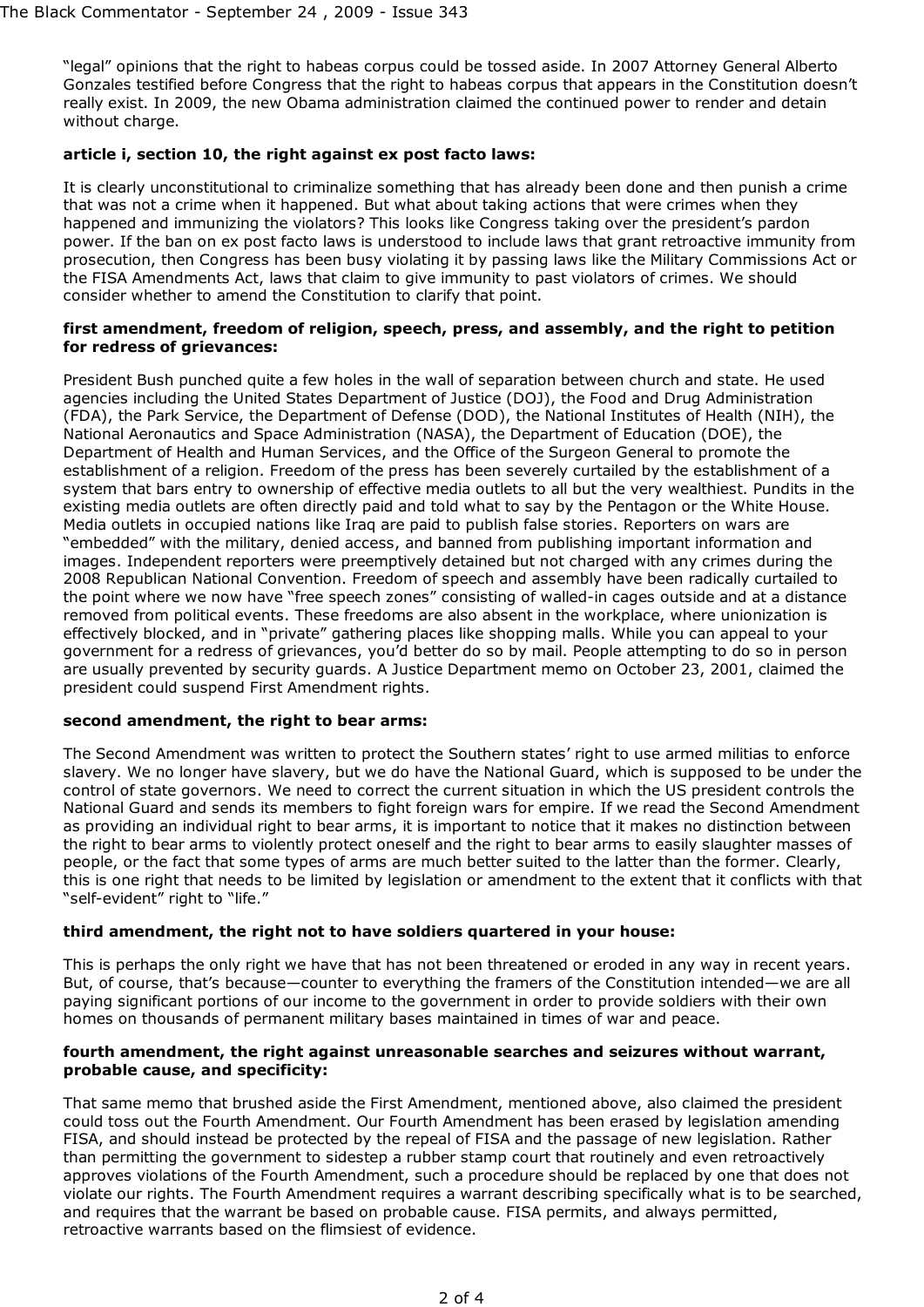**fifth amendment, the right to grand jury, due process, and just compensation for property taken, and protection against double jeopardy and self-incrimination;**

**sixth amendment, the right to a speedy and public trial by an impartial local jury, to be informed of the charges against you, to confront witnesses against you, to compel witnesses in your favor to appear, and to have the assistance of counsel;**

### **and seventh amendment, the right to trial by jury:**

These rights have been eroded by Bush and Cheney so that they now apply in some cases but not others. If the president calls you an "enemy combatant" you lose these rights. In June of 2002, Assistant Attorney General Jay Bybee and Deputy Assistant Attorney General John Yoo wrote a pair of secret memos denying an American citizen named Jose Padilla these rights on the grounds that he was guilty of various offenses. But the memos themselves served as his trial as well as his sentence; Padilla had never been charged with the crimes, much less found guilty. In 2009, the new Justice Department under Eric Holder sought to dismiss a case that Padilla brought against Yoo alleging that his memos had led to Padilla's detention and torture. Our due process rights must be restored to their intended state and then expanded to include protections unavailable in the eighteenth century, including the videotaping of all interrogations and confessions.



## **eighth amendment, the right against excessive bail or fines or cruel and unusual punishment:**

The cruelest punishments imaginable have been employed in violation of the Eighth Amendment, with the disgusting defense sometimes offered that "interrogation techniques" are not punishment at all. While torture and any degrading treatment are banned by numerous treaties and statutes, the Constitution would be improved by the clarification of the ban provided here.

## **thirteenth amendment, the right against slavery except as punishment for crime:**

Slavery is alive and well in US territories like the Marianas Islands and for immigrants held by force and compelled to work without compensation on farms in the United States; slavery should be banned even as a punishment for crime, and that ban should be enforced.

### **fifteenth amendment, the right to vote cannot be denied or abridged because of race:**

Names are removed from registration rolls on the basis of race, and provisional ballots are rejected on the basis of race. If provisional ballots from African-Americans in Florida in 2000 had been rejected merely at the same rate as those for whites, President Al Gore's victory margin would have been substantial.

### **sixteenth amendment, the right to vote cannot be denied or abridged because of sex:**

This right cannot be protected for women any better than it can be for men. We do not have an individual right to vote, but only a guarantee that nobody be denied that right because of their race or sex. We require that everyone register, and then sometimes dump their names off the rolls. We hold elections on a weekday, when many people have to work. We provide insufficient staff at polling places, so voting can take many hours out of someone's day. We insert the electoral college between the voters and the president. And we insert private corporations between the voters and the counting of the votes. We should create the right to directly elect the president and the right to have our votes publicly and verifiably counted on paper ballots at each polling place.

### **twenty-fourth amendment, the right to vote without paying a poll tax:**

We no longer have poll taxes, but we have registration procedures, long lines, elections on a work day,